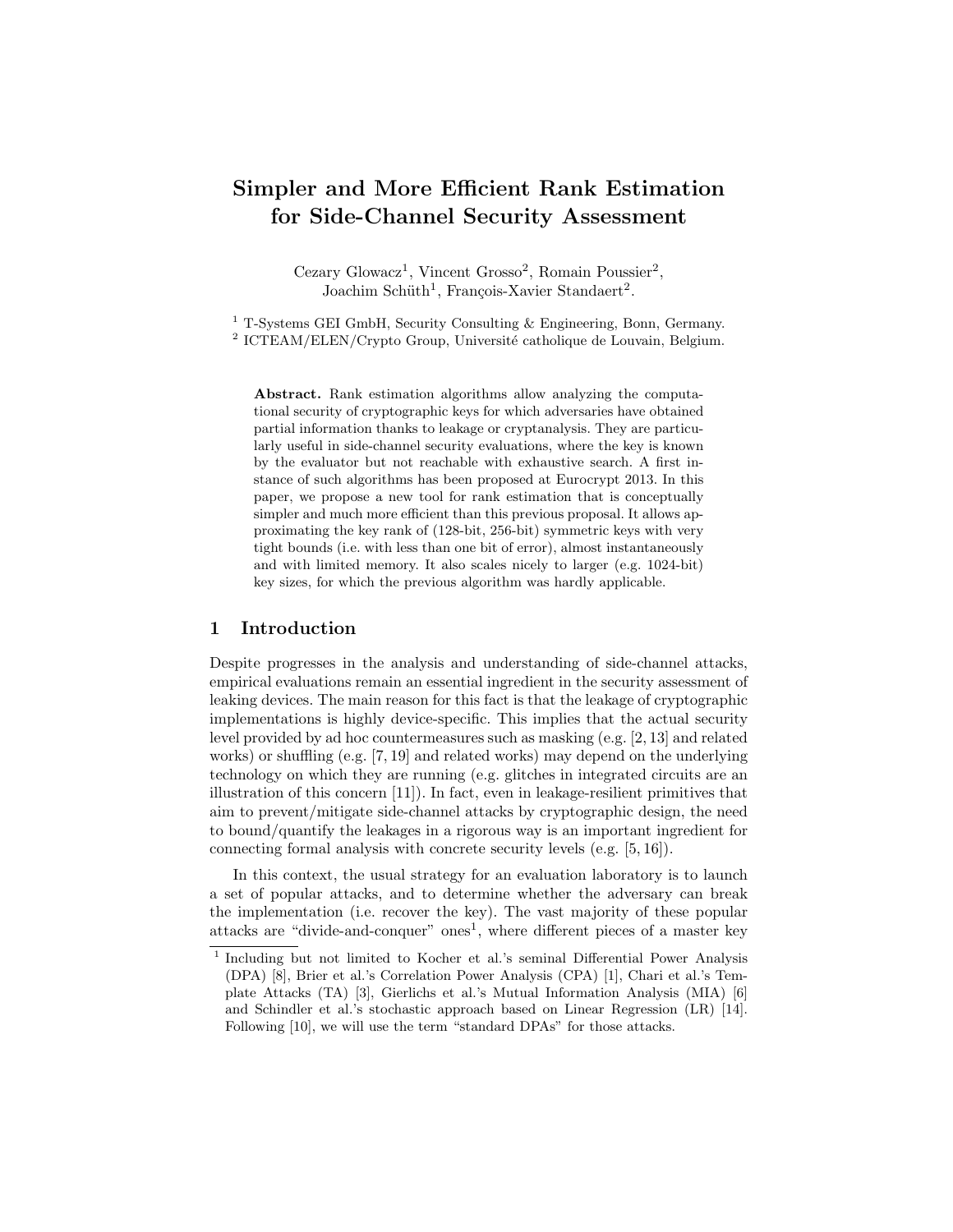are recovered independently, and then recombined via enumeration [12, 17]. But as recently observed by Veyrat-Charvillon, Gérard and Standaert at Eurocrypt 2013, such security evaluations are limited to the computational power of the evaluator [18]. This is typically a worrying situation since it sets a hard limit to the decision whether an implementation is "practically secure". For example, one could decide we have a practically secure AES implementation as soon as the number of keys to enumerate is beyond  $2^{50}$ , but this does not provide any hint whether the concrete security level is  $2^{51}$  or  $2^{120}$ . The latter makes a significant difference in practice, especially in view of the possibility of improved measurement setups, signal processing, information extraction, . . . , that usually has to be taken into account for any physical security evaluation, e.g. via larger security margins. As a consequence, the main contribution in [18] was to introduce a rank estimation algorithm which enables evaluators to (quite efficiently) approximate the security level of any implementation, by approximating the position of the master key in the list of  $2^{128}$  possible ones provided by an attack (even if it is beyond enumeration power). This allowed, for the first time, to compute all the security metrics introduced in [15] and to summarize them into "security graphs" (i.e. plots of the adversary's success probability in function of the number of side-channel measurement and enumeration power).

Technically, the Eurocrypt 2013 algorithm essentially results from the time vs. memory tradeoff between depth-first and breadth-first search in a large data structure representing the key space. More precisely, since depth-first exploration of the key space is too computationally intensive, it rather exploits breadth-first search up to the memory limits of the computing device on which rank estimation is performed. This allows the algorithm to rapidly converge towards reasonably accurate bounds on the key rank. But of course, it implies that refining the bounds becomes exponentially difficult at some point, which may lead to limited accuracies in certain contexts (e.g. large key sizes, typically). Concretely, the representation of a side-channel attack's results also has a strong impact on the efficiency of the Eurocrypt 2013 rank estimation. For example in the AES case, representing a DPA outcome as 8 lists of size 2<sup>16</sup> leads to more (time) efficient rank estimation than representing it as 16 lists of size  $2^8$ . Using a (more memory consuming) representation with 5 lists of  $2^{24}$  elements and one list of  $2^8$  elements typically allowed bounds with approximately 10 bits of tightness<sup>2</sup> within seconds of computation, and bounds with approximately 5 bits of tightness within minutes of computation, for a 128-bit key leading to a post side-channel attack security level of 80 bits. Note that the time complexity of the latter rank estimation algorithm is dependent of the estimated security level (and 80-bit was the experimental worst-case in the 128-bit example of [18]). Summarizing, the Eurocrypt 2013 algorithm provides satisfying estimations of the key rank as long as the key size is limited (to symmetric key sizes, typically) and the tightness required by the evaluators can be left to a couple of bits.

<sup>&</sup>lt;sup>2</sup> Measured with the log of the ratio between the upper and lower bounds.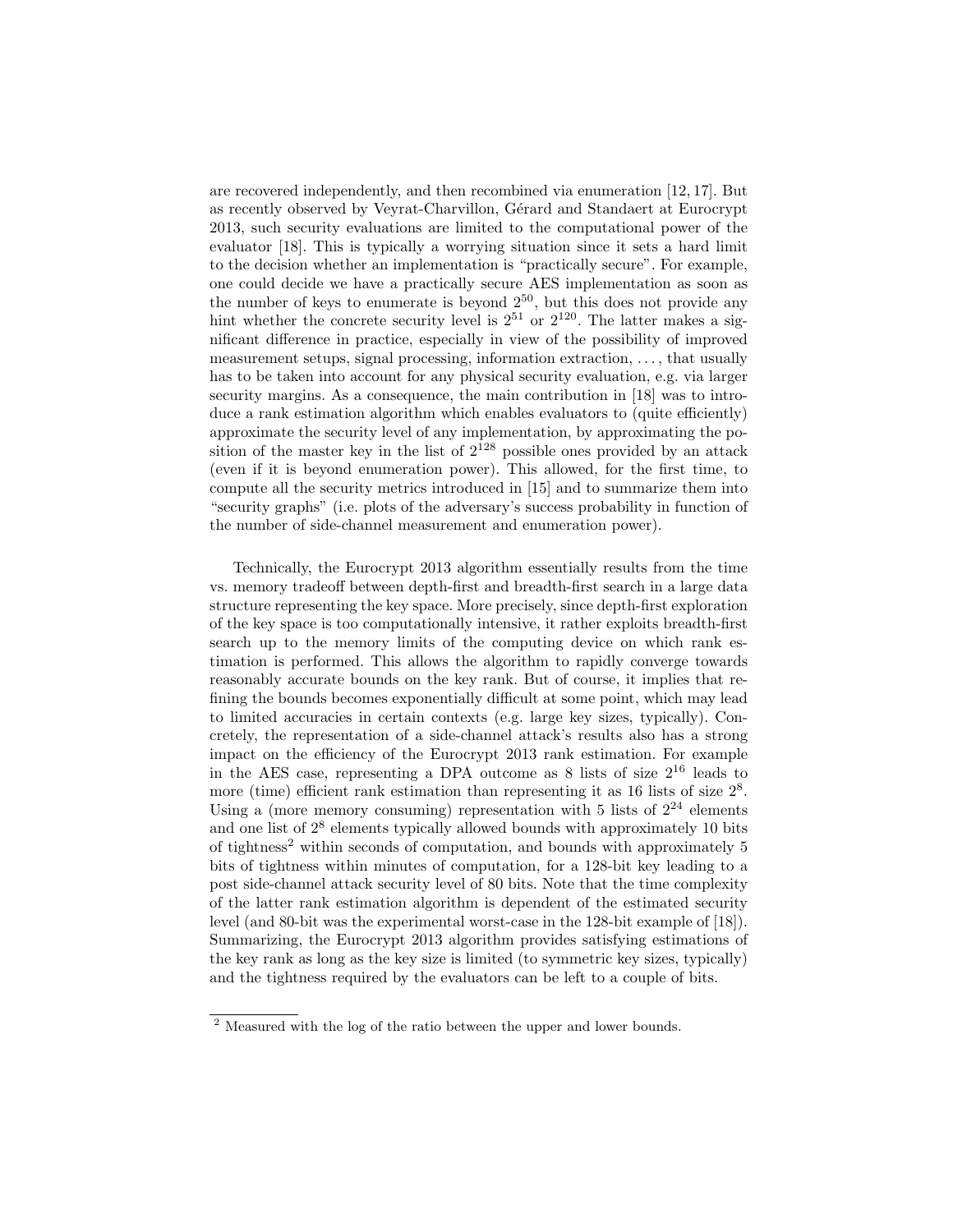In this paper, we provide an alternative rank estimation algorithm that enjoys simplicity and (much) improved (time and memory) efficiency. The algorithm essentially works in four steps. First, we express the DPA outcome with lists of log probabilities (each list corresponding to a piece of key). Second, we compute the histograms of these log probabilities for all the lists, with a sufficient number of equally-sized bins. Third, we recursively compute the convolution between these histograms. Eventually, we approximate the security level from the last histogram as the number of keys having larger log probabilities than the correct one (that is known by the evaluator). Bounds can additionally be obtained by tracking the quantization errors (depending on the bins' width). Besides its simplicity, this algorithm leads to bounds with less than one bit of tightness within seconds of computation (using the same computing platform as for the previous estimates). Furthermore, and contrary to the Eurocrypt 2013 algorithm, it nicely scales to larger key sizes and leads to rank estimations with good tightness for key sizes up to 1024-bit in our experiments (probably larger if needed).

We finally recall that the proposed algorithm is not limited to physical security evaluations, and is potentially useful in any cryptanalysis context where experiments are needed to validate an hypothetical attack model as well.

Related works. In [9], Lange et al. adapt the problem of enumeration and rank estimation to the asymmetric setting, where the pieces of key are typically not independent. Ye et al. propose an alternative approach to quantify the computational security left after a side-channel attack, based on the (probabilistic) leakage models derived during such attacks [21]. It can potentially be applied without knowledge of the master key, which comes at the cost of possible biases if the models are imperfect. Eventually, the recent work in [4] describes a solution to bound the security of a leaking implementation based on (simpler to estimate) information theoretic metrics, which borrows from our following results.

# 2 Background

#### 2.1 Side-channel cryptanalysis

Details on how divide-and-conquer side-channel attacks actually extract information about the master key are not necessary for describing the rank estimation problem. For the rest of the paper, we only need to specify the DPA outcomes as follows. Say we target an *n*-bit master key k and cut it into  $N_p = \frac{n}{b}$  pieces of b bits, next denoted as subkeys  $k_i$  (for simplicity, we assume that b divides n). The side-channel adversary uses the leakages corresponding to a set of q inputs  $\mathcal{X}_q$ leading to a set of q leakages  $\mathcal{L}_q$ . As a result of the attack, he obtains  $N_p$  lists of probabilities  $Pr[k_i^*|\mathcal{X}_q, \mathcal{L}_q]$ , where  $i \in [1:N_p]$  and  $k_i^*$  denotes a subkey candidate among the  $N_k = 2^b$  possible ones. Note that TA and LR-based attacks indeed output such probabilities directly. For other (typically non-profiled) attacks such as DPA or CPA, a Bayesian extension can be used for this purpose [17].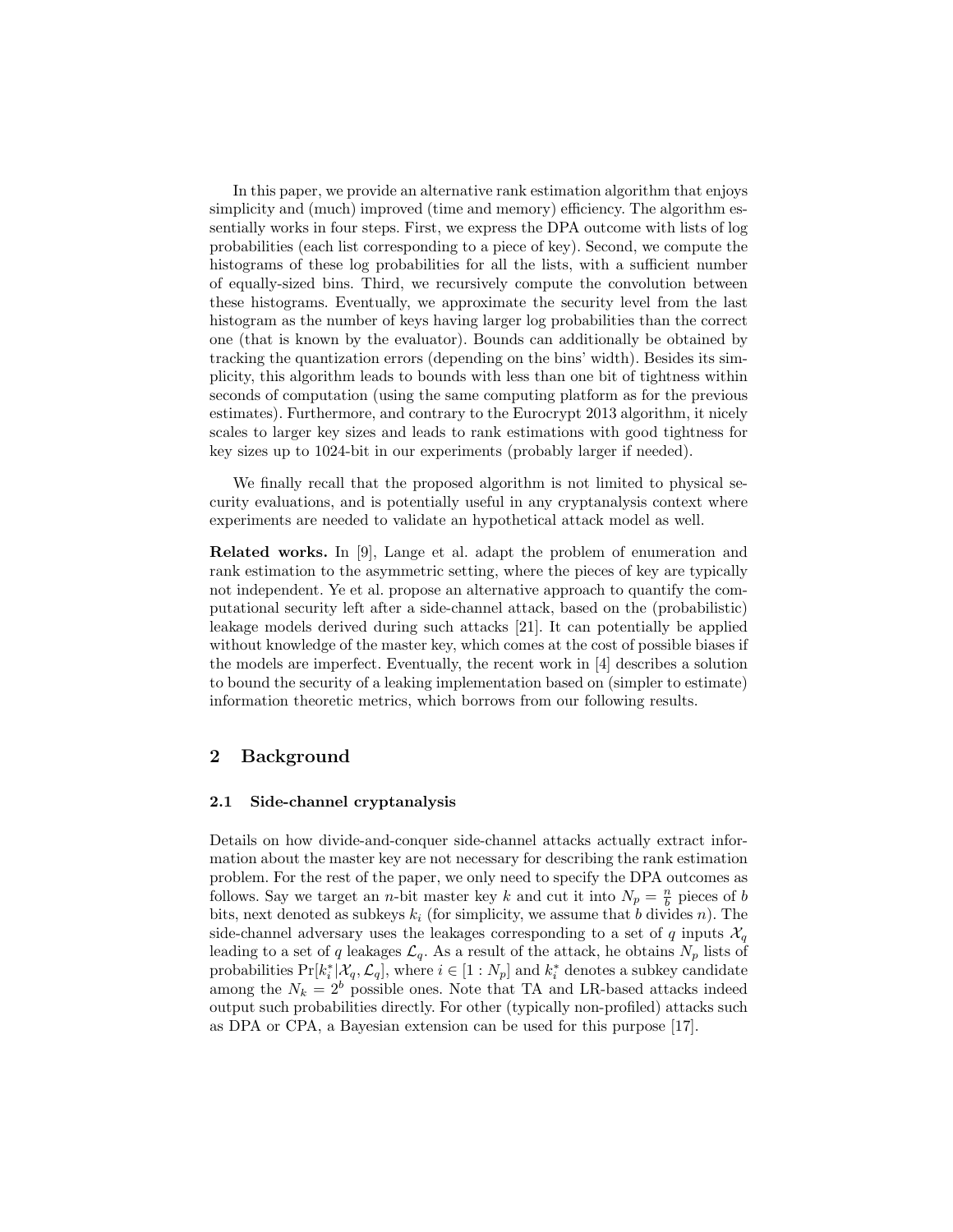#### 2.2 Rank estimation

Concretely, each of the  $N_p$  lists of probabilities obtained by the divide-andconquer adversary is typically small (i.e. easy to enumerate). So one can straightforwardly compute the rank of each subkey. The rank estimation problem is simply defined as the problem of estimating the master key rank based on the  $N_p$  lists Pr[ $k_i^*$ | $\mathcal{X}_q$ ,  $\mathcal{L}_q$ ]. Quite naturally, the problem is trivial when the attack is directly successful (i.e. when the master key is rated first). But it becomes tricky whenever this rank becomes larger. The solution in [18] was to organize the keys by sorting their subkeys according to the posterior probabilities provided by DPA, and to represent them as a high-dimensional dataspace (with  $N_p$  dimensions). The full key space can then be partitioned in two volumes: one defined by the key candidates with probability higher than the correct key, one defined by the key candidates with probability lower than the correct key. Using this geometrical representation, the rank estimation problem can be stated as the one of finding bounds for these "higher" and "lower" volumes. It essentially works by carving volumes representing key candidates on each side of their boundary, in order to progressively refine the (lower and upper) bounds on the key rank. As mentioned in introduction, this approach is efficient as long as the carved volumes are large enough, and becomes computationally intensive afterwards.

#### 3 Simpler and more efficient rank estimation

#### 3.1 Algorithm specification

We denote the DPA outcomes as lists of log probabilities  $LP_i = \log(\Pr[k_i^*|\mathcal{X}_q, \mathcal{L}_q]),$ and the histograms (with  $N_{\text{bin}}$  equally-sized bins) corresponding to these lists as  $H_i = \text{hist}(LP_i, \text{bins})$ , where bins is the (same) set of bins used for all histograms. We further denote the convolution between two histograms as  $\mathsf{conv}(H_i, H_j)$ . From these notations, our rank estimation proposal is specified by Algorithm 1.

Algorithm 1 Rank estimation.

**Input:** The key log probability  $\log(\Pr[k|\mathcal{X}_q, \mathcal{L}_q])$  and the histograms  $H_i$ . **Output:** An approximation of  $k$ 's rank.

*initialization:*  $H_{\text{curr}} = H_1$ ;

histograms convolution: for  $i = 2 : N_p$ 

 $H_{\text{curr}} = \text{conv}(H_{\text{curr}}, H_i);$ 

end

rank estimation:

$$
\text{estimated\_rank} \approx \sum_{i=\text{bins}(\log(\Pr[k|\mathcal{X}_q, \mathcal{L}_q]))}^{N_p \cdot N_{\text{bin}}-(N_p-1)} H_{\text{curr}}(i).
$$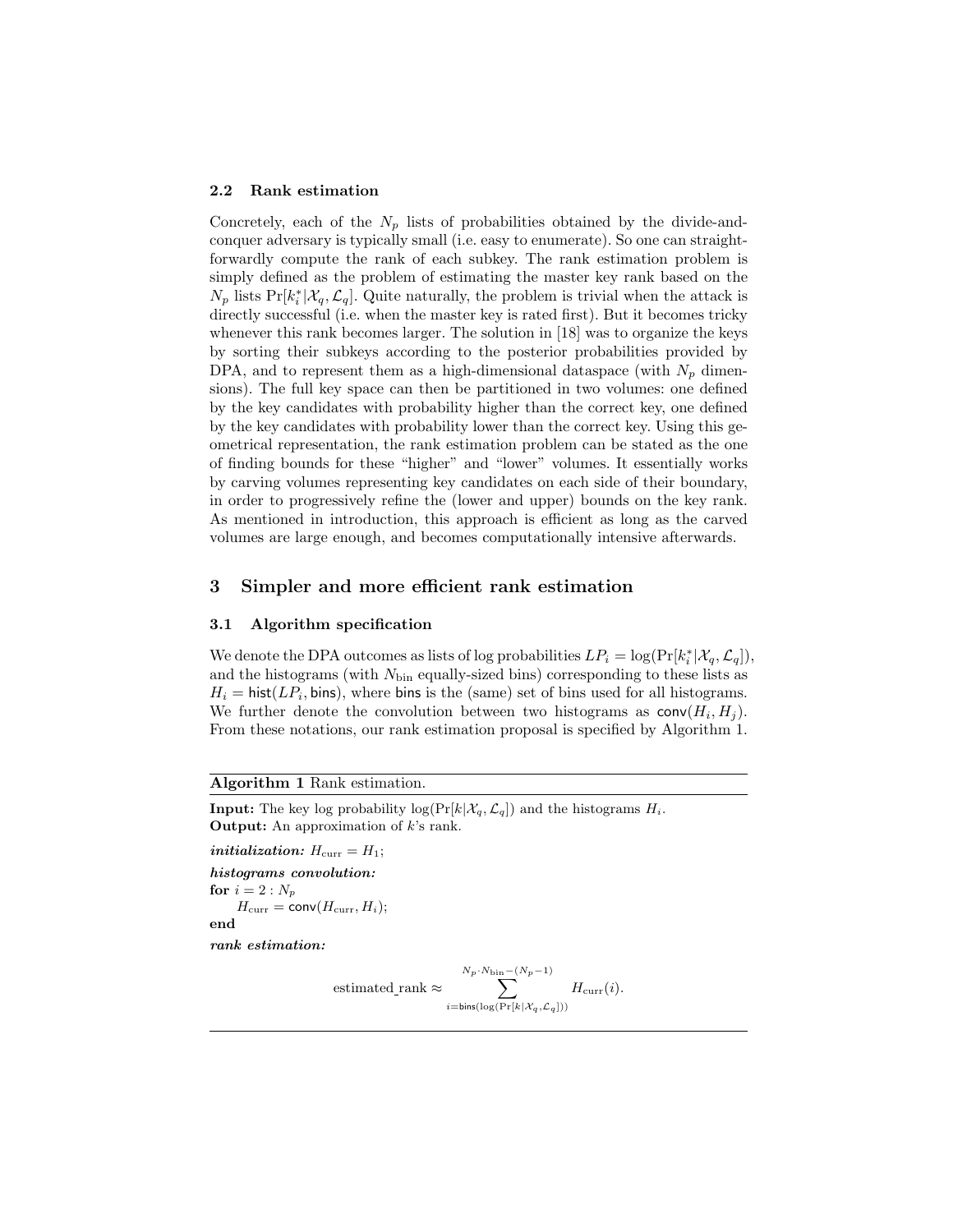The algorithm exploits the property that for two multisets of numbers  $S_1$ and  $S_2$  of which the distribution is described by the histograms  $H_1$ ,  $H_2$ , the distribution of the numbers in the multiset  $S = S_1 + S_2 := \{x_1 + x_2 | x_1 \in S_1, x_2 \in$  $S_2$  can be approximated by a convolution of the histograms  $H_1$  and  $H_2$ , if the histograms use the same binsize. That is if the histograms  $H_1$  and  $H_2$  describe the frequencies of numbers in the multisets  $S_1$  and  $S_2$ , such that  $H_1(x)$  gives the number of elements in  $S_1$  that equal x and  $H_2(y)$  gives the number of elements in  $S_2$  that equal y, then the frequencies of numbers in the multiset S of all possible sums is approximated by the histogram H with  $H(z) \approx \sum_{x+y=z} H_1(x) \times H_2(y) = \sum_x H_1(x) \times H_2(z-x)$ . If  $S_1$  and  $S_2$  contain only integers, this is the convolution  $\sum_{x} H_1(x) \times H_2(z-x)$ . If  $S_1$  and  $S_2$  contain only integers, this is the convolution of the histograms  $H_1$  and  $H_2$  (considered as vectors). Similarly, if there is no quantization error (i.e. the log probabilities exactly equal the mid values of their respective bins), this property holds as well, provided that the bin widths of both histograms are equal. Thus, assuming that the quantization error are small enough, the histogram of all possible sums of two log probability lists can be approximated by the convolution of the two corresponding histograms.

Note that the (log) probability of the correct key has to be known by the evaluator – as in [18]. Note also that the number of bins of the current histogram  $H_{\text{curr}}$  increases linearly with the number of convolutions executed  $N_p$ . Overall, the accuracy of the approximated rank essentially depends on the number of bins  $N_{\text{bin}}$  and number of pieces  $N_p$ , leading to the simple tightness vs. time complexity tradeoff discussed in the next sections. And the memory complexity is roughly  $N_p \times N_{bin}$ , which is is easily managable in practice (see Section 4.1).

### 3.2 Bounding the error

Let us assume two log probabilities  $LP_1^{(j)}$  and  $LP_2^{(j)}$  corresponding to the jth candidates in the lists  $LP_1$  and  $LP_2$ . They are associated with two bins of central value  $m_1^{(j)}$  and  $m_2^{(j)}$  in the histograms  $H_1$  and  $H_2$ . Whenever summing those log probabilities (as required to combine two lists of probabilities), it may happen that the central value of the bin corresponding to  $LP_1^{(j)} + LP_2^{(j)}$  is different than  $m_1^{(j)} + m_2^{(j)}$  (which corresponds to the approximated sum of log probabilities obtained from the convolution in Algorithm 1). This typically occurs if the distance between the log probabilities  $LP_1^{(j)}$ ,  $LP_2^{(j)}$  and their bins' central values  $m_1^{(j)}, m_2^{(j)}$  is too large, as illustrated by the following numerical example.

*Example 1.* Take two lists  $LP_1 = \{0, 0.02, 0.07, 0.11, 0.14, 0.16, 0.19, 0.3\}$  and  $LP_2 = \{0.02, 0.02, 0.036, 0.04, 0.12, 0.19, 0.24, 0.29\}$ . For  $N_{\text{bin}} = 3$ , it leads to a common binsize of  $S_{\text{bin}} = 0.1$ , and central values  $\{0.05, 0.15, 0.25\}$ . Hence, we obtain  $H_1 = \{3, 4, 1\}$  and  $H_2 = \{4, 2, 2\}$ . The convolution  $H_3 = \text{conv}(H_1, H_2)$ is a histogram with  $N_{\text{bin}} = 5$  and central values  $\{0.1, 0.2, 0.3, 0.4, 0.5\}$ , given by  $H_3 = \{12, 22, 18, 10, 2\}$ . As a result, the sum of log probabilities  $LP_1^{(7)} + LP_2^{(8)}$ equals  $0.19 + 0.29 = 0.48$  and should be placed in the bin with central value 0.5. Yet, since their corresponding central values are 0.15 and 0.25, the convolution approximates their sum within the bin of central value  $0.15 + 0.25 = 0.4$ .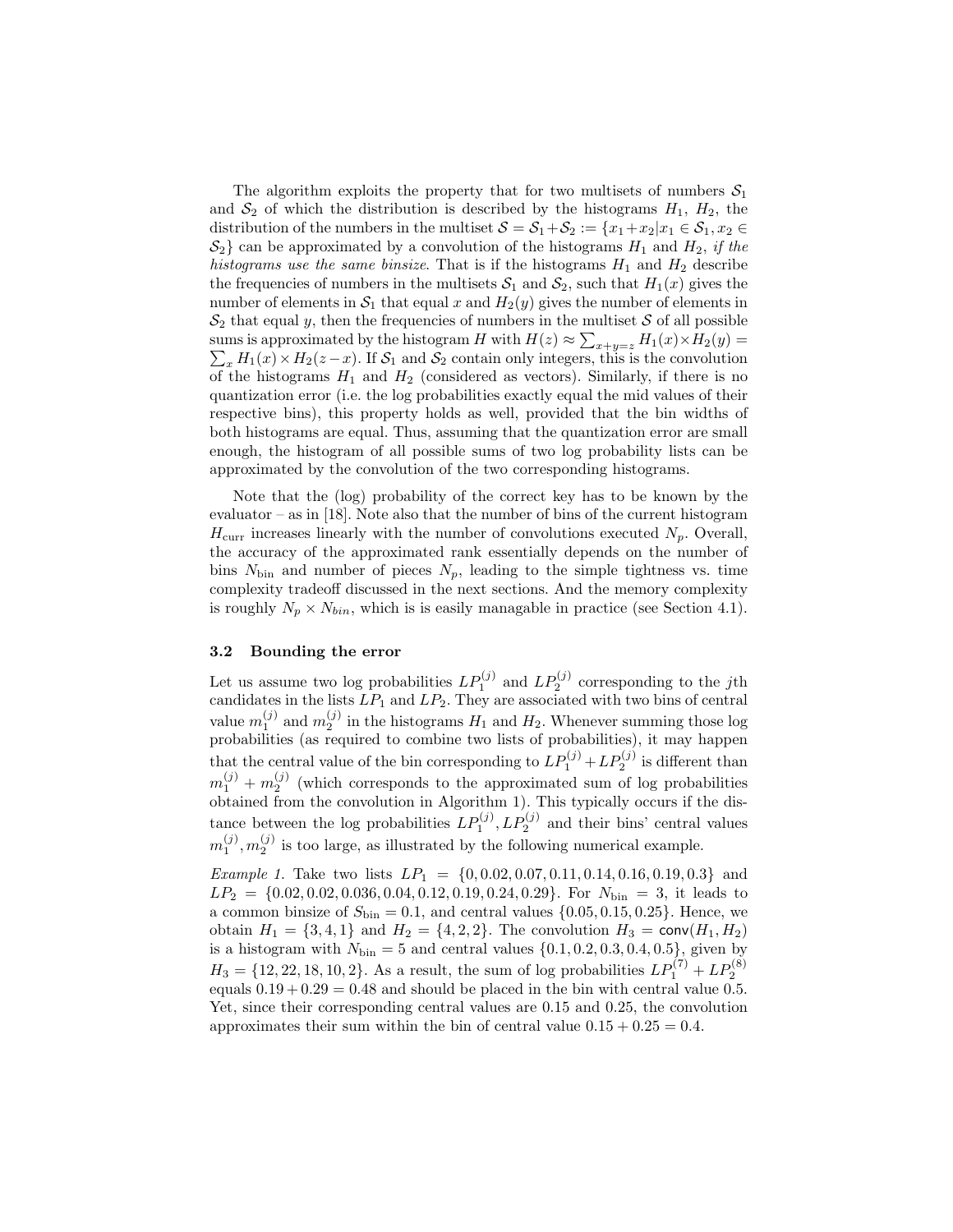In other words, the rank estimation accuracy is limited by quantization errors (of one bin in our example). Fortunately, we can bound the number of bins between the result of the convolution and the real sum of log probabilities as follows.

**Proposition 1.** Let  ${LP<sub>i</sub>}_{i=1}^{N_p}$  be  $N_p$  lists of log probabilities with their jth elements denoted as  $LP_i^{(j)}$  and set in the bins of central values  $m_i^{(j)}$  of the corresponding histograms  $\{H_i\}_{i=1}^{N_p}$ . The quantization error (in bins) between  $\sum_{i=1}^{N_p} LP_i^{(j)}$ <br>(i.e. the actual sum of log probabilities) and  $\sum_{i=1}^{N_p} m_i^{(j)}$  (i.e. the sum of the bins' central values corresponding to these log probabilities) is at most  $N_p/2$ .

*Proof.* If  $S_{\text{bin}}$  is the binsize, the equation  $\left| LP_i^{(j)} - m_i^{(j)} \right| \leq \frac{S_{\text{bin}}}{2}$  $\frac{\text{sin}}{2}$  holds for each  $i \in [1:N_p]$ . Hence, by summing over all the pieces, we obtain:

$$
-\frac{S_{\text{bin}}}{2} \times N_p \le \sum_{i=1}^{N_p} (LP_i^{(j)} - m_i^{(j)}) \le \frac{S_{\text{bin}}}{2} \times N_p.
$$

Hence, we also have:

$$
\left| \sum_{i=1}^{N_p} LP_i^{(j)} - \sum_{i=1}^{N_p} m_i^{(j)} \right| \le \frac{N_p}{2} \times S_{\text{bin}},
$$

which limits the distance between  $\sum_{n=1}^{N_p}$  $i=1$  $LP_i^{(j)}$  and  $\sum^{N_p}$  $i=1$  $m_i^{(j)}$  to  $\frac{N_p}{2}$  $\frac{p}{2}$  bins.  $\Box$ 

Following, we can directly bound the estimated rank in Algorithm 1 with:

$$
\text{rank\_lower\_bound} = \sum_{i = \text{bin}(\log(\Pr[k|\mathcal{X}_q, \mathcal{L}_q])) + N_p}^{N_p \cdot N_{\text{bin}} - (N_p - 1)} H_{\text{curr}}(i),
$$

and:

$$
\text{rank\_upper\_bound} = \sum_{i=\text{bin}(\log(\Pr[k|\mathcal{X}_q, \mathcal{L}_q])) - N_p}^{N_p \cdot N_{\text{bin}} - (N_p - 1)} H_{\text{curr}}(i),
$$

where the  $N_p$  (vs.  $N_p/2$ ) value comes from the fact that the distance limit holds for each list of log probabilities independently. Hence, a triangle inequality with  $\sum_{i=1}^{N_p} m_i^{(j)}$  as origin gives us an interval of size  $2 \times N_p$  bins around  $\sum_{i=1}^{N_p} LP_i^{(j)}$ .

#### 4 Performance evaluation

In this section, we analyze the performance of Algorithm 1. For comparison purposes, we first use the same AES experimental setup as Veyrat-Charvillon et al. We then extend our experiments to larger key sizes. In the latter case, we only run our new algorithm as comparisons can only become more favorable in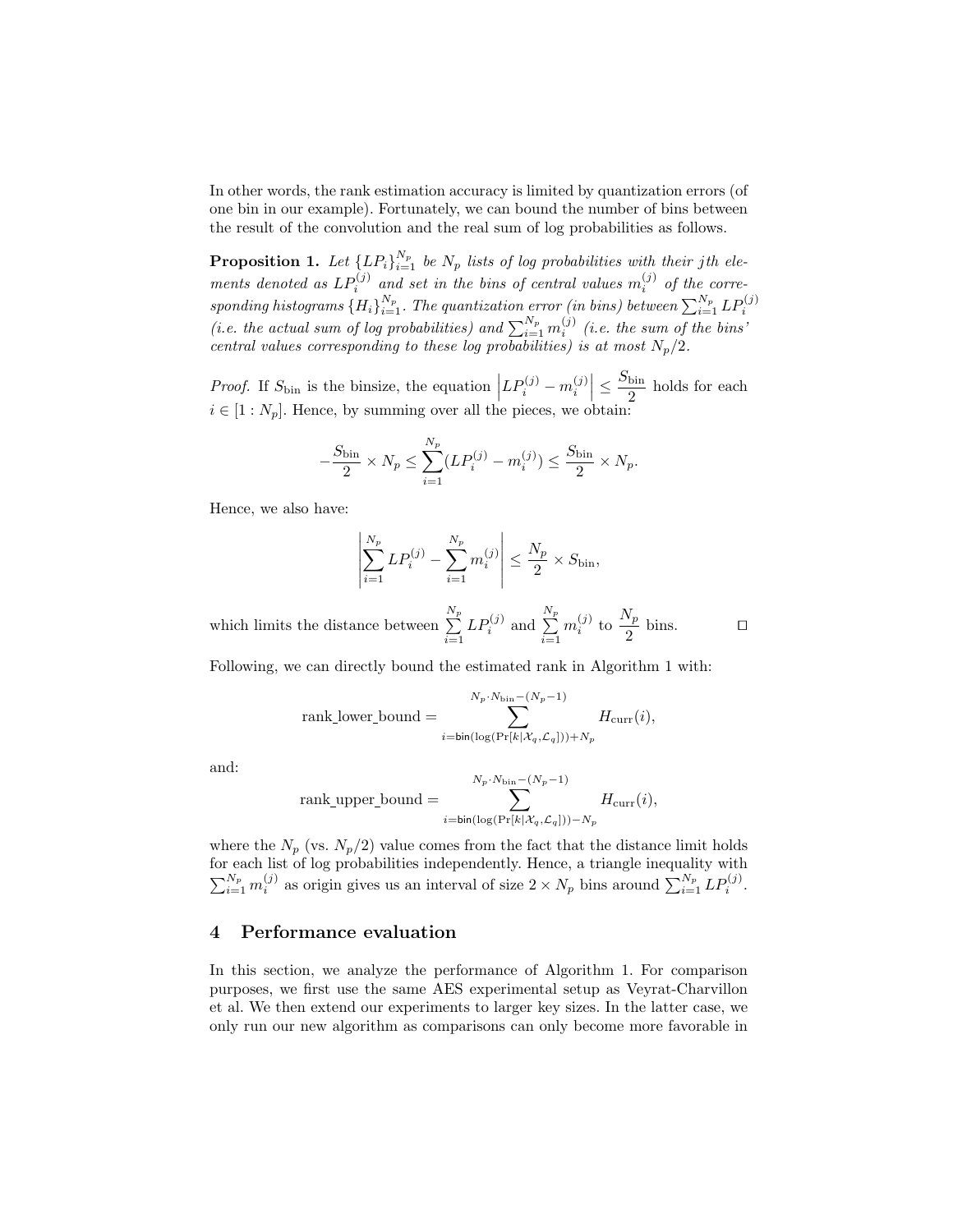this context. Indeed, the carving phase of the proposal in [18] is quite sensitive to an increase of the number of dimensions. In order to keep their algorithm (time) efficient, the authors therefore start their rank estimation by merging some dimensions, which is quite memory intensive. Note that the functional correctness of our algorithm derives from the previous section. Yet, we tested its implementation by comparing our results with the ones obtained by enumeration for key ranks up to  $2^{32}$ , and made sure that these results were consistent with the the ones obtained using the open source code of the Eurocrypt 2013 paper.

#### 4.1 AES-128 case study

As in [18], we considered simulated attacks where the adversary is provided with 16 leakage samples of the shape  $l_i = HW(S(x_i \oplus k_i)) + n_i$  for  $i \in [1:16]$ , where HW is the Hamming weight function, S is the AES S-box,  $k_i$  and  $x_i$  are the previously defined subkeys and corresponding plaintext bytes, and  $n_i$  is a Gaussian-distributed random noise. We then performed classical TAs using the noise variance and number of plaintexts as parameters, so that the adversary computes 16 lists of 256 posterior probabilities. As in the previous paper as well, the efficiency of the rank estimation algorithms was quite independent of the type of leakage exploited: the only influencing factor in our performance evaluations was the rank of the correct key candidate. For this purpose, we started by reproducing an experiment where we launched many independent attacks, with different security levels and increasing time complexities, and plotted the resulting bounds' tightness (defined in Footnote 2). The left (resp. right) part of Figure 1 contains the results of this experiment for the Eurocrypt 2013 algorithm<sup>3</sup> (resp. Algorithm 1). In both cases, they were obtained on a desktop computer with an Intel i7 core, without any parallelization effort (details on the implementation of Algorithm 1 are in Appendix B). Two clear observations can be extracted from this figure. First, the security levels leading to the most com-



Fig. 1. Rank estimation tightness in function of the security level.

<sup>&</sup>lt;sup>3</sup> Using 8 lists of size  $2^{16}$  for illustration.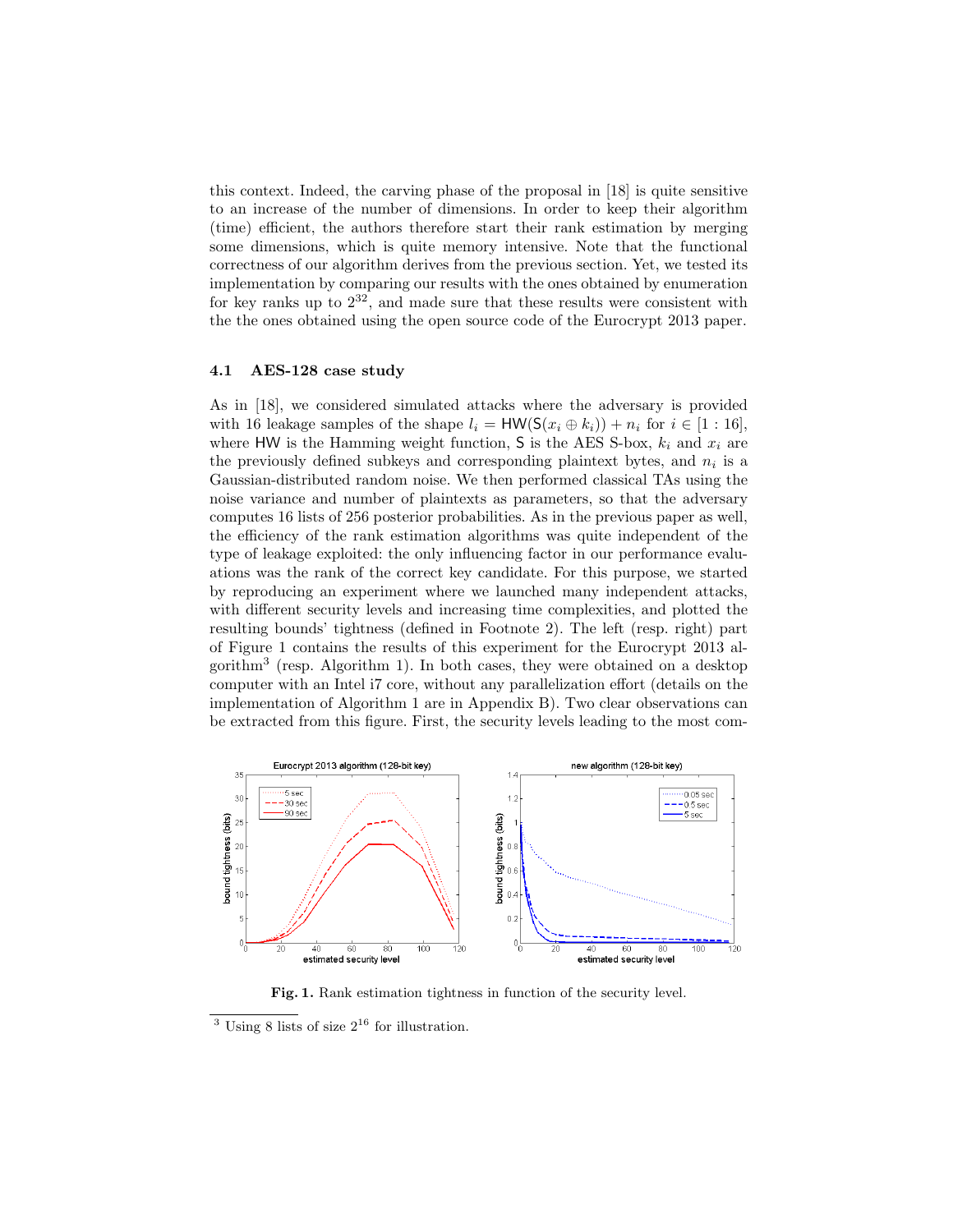plex rank estimations differ for the two algorithms (i.e. key ranks around  $2^{80}$  are most challenging with the Eurocrypt 2013 algorithm, enumerable key ranks are the most challenging with ours). Second and most importantly, the new bounds are much tighter (less than one bit of distance between the bounds) and obtained much faster (in less than a second). Note that the experiments with 0.05 sec, 0.5 sec and 5 sec of computations in the right part of the figure respectively correspond to 5K, 50K and 500K starting bins in the initial histograms. The latter case corresponds to 64MB of memory using doubling point precision.

In order to make the comparison even more explicit, we additionally provide the "convergence graphs" where the upper and lower bounds on the key rank are plotted in function of the time complexity. As clear from Figure 2, the convergence is incomparably faster with the histogram-based approach than with the Eurocrypt 2013 one. Additional results for other relevant security levels (namely  $\approx 60$ -bit and  $\approx 100$ -bit) are provided in Appendix, Figures 5 and 6. For completeness, we also provide a zoom of Figure 2 (right) and its companion where the X axis is expressed in number of starting bins in Appendix, Figure 7.



Fig. 2. Rank estimation convergence for an  $\approx 80$ -bit security level.

#### 4.2 Larger key sizes

In order to analyze situations with larger key sizes, we simply extended our AES simulated setting to more 8-bit pieces. Namely, we considered key sizes of 256, 512 and 1024 bits (i.e.  $N_p = 32, 64, 128$ ). We omit the figure corresponding to the 256-bit case because it is extremely close to the 128-bit one, and represent the convergence graphs of the two latter cases in Figure 3. While the application of the Eurocrypt 2013 method hardly provides useful results on this context, the figure clearly exhibits that Algorithm 1 produces tight bounds within seconds of computation, even in this challenging case. As expected, the increase of execution time in the 1024-bit example mainly corresponds to the convolutions' cost that becomes significant as the number of bins increases (in  $N_{\text{bin}} \log(N_{\text{bin}})$ ). This trends remains observed as long as the memory requirements of Algorithm 1 can fit in RAM, which was always the case in our experiments.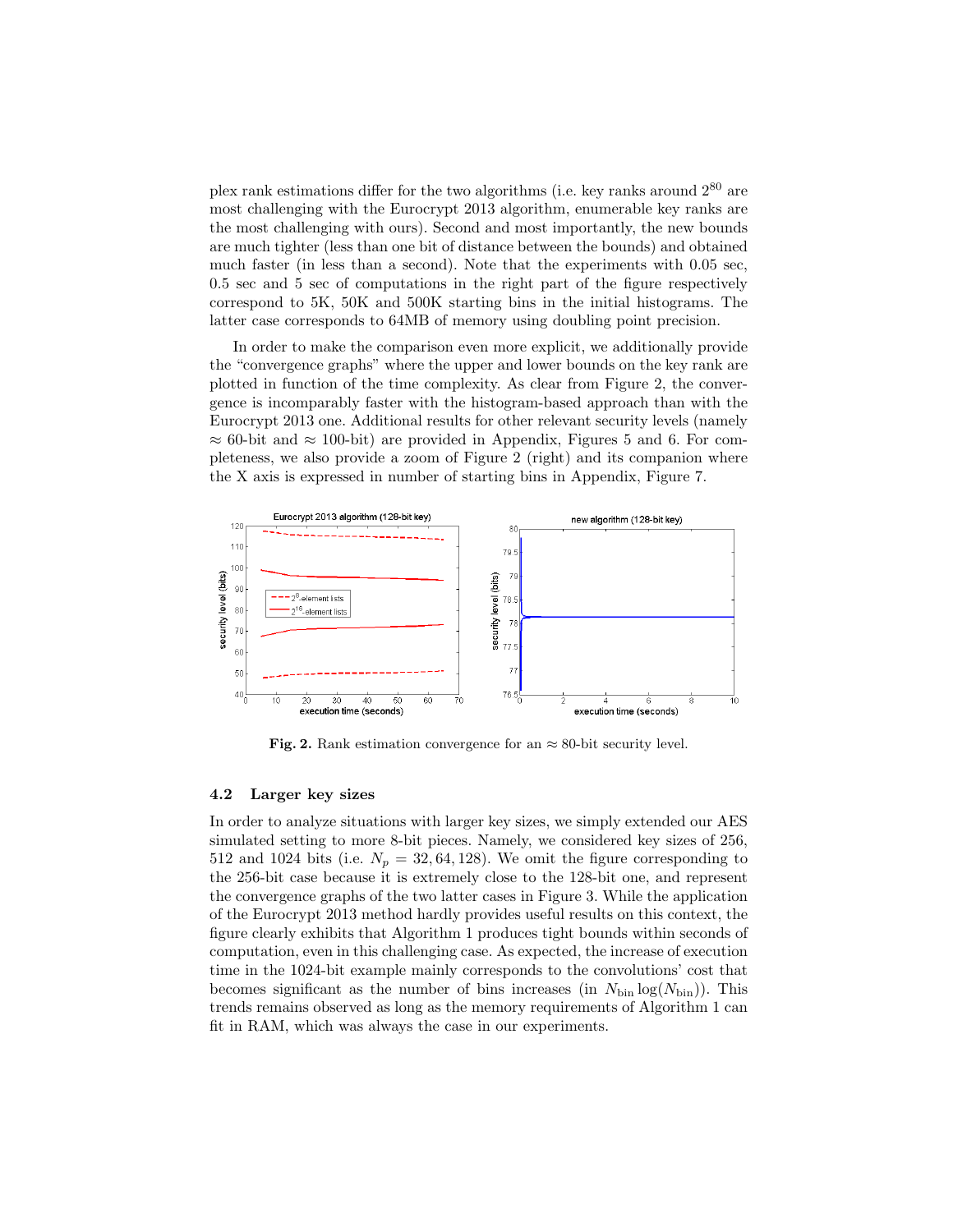

Fig. 3. Rank estimation convergence for 512- and 1024-bit keys.

Eventually, we additionally provide graphs representing the bounds' tightness in function of the security level for these 512- and 1024-bit cases in Figure 4. They essentially confirm the observation already made in Figure 1 that the most challenging key ranks to estimate (with our new algorithm) are the lower ones. Note that in these latter cases, the experiments with 0.1 sec (resp. 0.5) and 1 sec (resp. 5 sec) were performed with respectively 2K and 20K starting bins.



Fig. 4. Rank estimation tightness in function of the security level.

### 5 Conclusions

This paper provides a surprisingly simple alternative of rank estimation algorithm, that significantly outperforms the previous proposal from Eurocrypt 2013. It has natural applications in the field of side-channel cryptanalysis and is a tool of choice for evaluation laboratories willing to quantify the security level of a leaking implementation in a rigorous manner. More generally, it can also be useful in the evaluation of any cryptanalytic technique where the advantage gained is not sufficient for key recovery and not predictable by analytical means.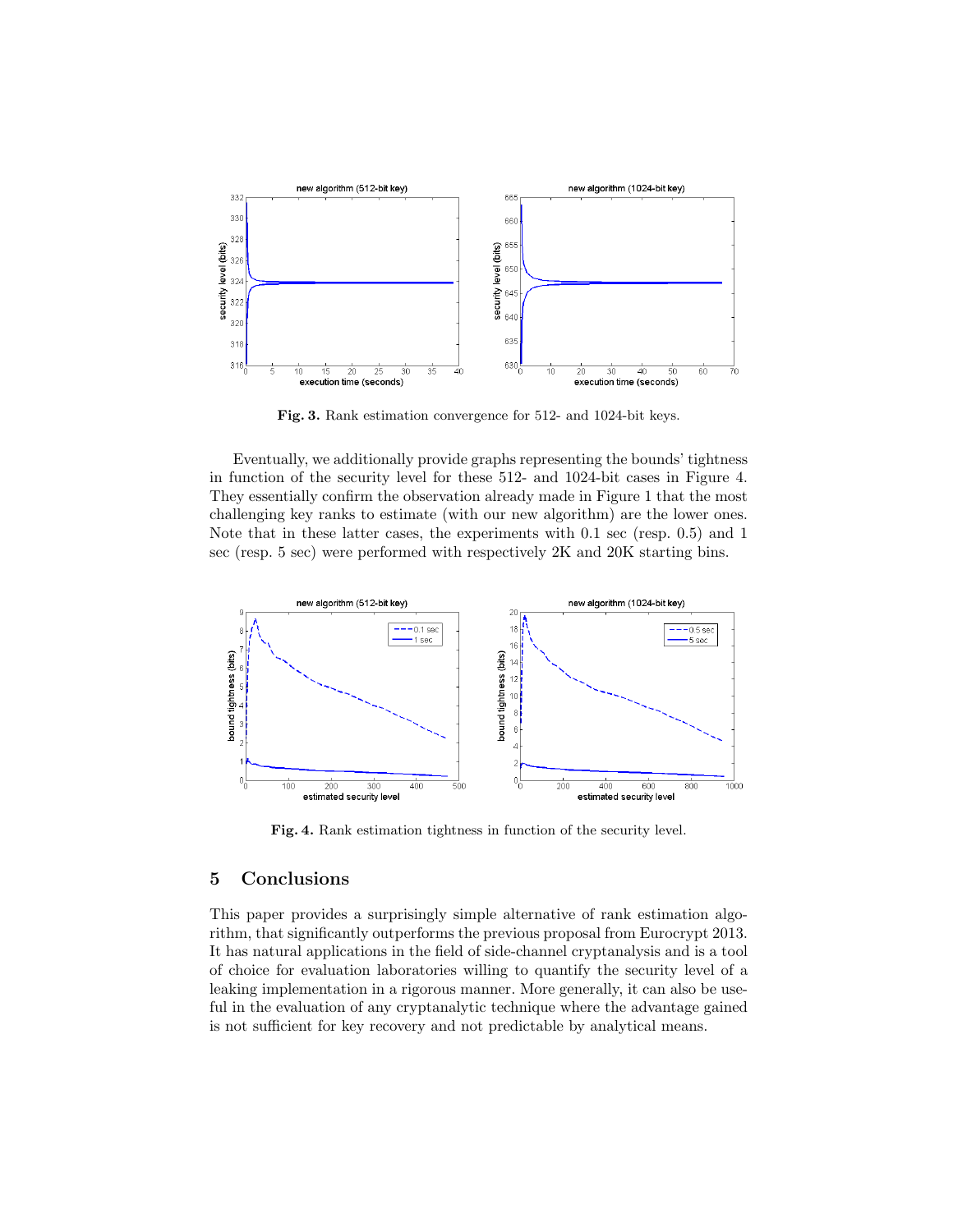Acknowledgements. F.-X. Standaert is a research associate of the Belgian Fund for Scientific Research (FNRS-F.R.S.). This work has been funded in parts by the European Commission through the ERC project 280141 (CRASH).

# References

- 1. Eric Brier, Christophe Clavier, and Francis Olivier. Correlation power analysis with a leakage model. In Marc Joye and Jean-Jacques Quisquater, editors, Cryptographic Hardware and Embedded Systems - CHES 2004: 6th International Workshop Cambridge, MA, USA, August 11-13, 2004. Proceedings, volume 3156 of LNCS, pages 16–29. Springer, 2004.
- 2. Suresh Chari, Charanjit S. Jutla, Josyula R. Rao, and Pankaj Rohatgi. Towards sound approaches to counteract power-analysis attacks. In Wiener [20], pages 398– 412.
- 3. Suresh Chari, Josyula R. Rao, and Pankaj Rohatgi. Template attacks. In Burton S. Kaliski Jr., Çetin Kaya Koç, and Christof Paar, editors, Cryptographic Hardware and Embedded Systems - CHES 2002, 4th International Workshop, Redwood Shores, CA, USA, August 13-15, 2002, Revised Papers, volume 2523 of LNCS, pages 13–28. Springer, 2002.
- 4. Alexandre Duc, Sebastian Faust, and François-Xavier Standaert. Making masking security proofs concrete (or how to evaluate the security of any leaking device). To appear in the proceedings of EUROCRYPT 2015.
- 5. Stefan Dziembowski and Krzysztof Pietrzak. Leakage-resilient cryptography. In 49th Annual IEEE Symposium on Foundations of Computer Science, FOCS 2008, October 25-28, 2008, Philadelphia, PA, USA, pages 293–302. IEEE Computer Society, 2008.
- 6. Benedikt Gierlichs, Lejla Batina, Pim Tuyls, and Bart Preneel. Mutual information analysis. In Elisabeth Oswald and Pankaj Rohatgi, editors, Cryptographic Hardware and Embedded Systems - CHES 2008, 10th International Workshop, Washington, D.C., USA, August 10-13, 2008. Proceedings, volume 5154 of LNCS, pages 426–442. Springer, 2008.
- 7. Christoph Herbst, Elisabeth Oswald, and Stefan Mangard. An AES smart card implementation resistant to power analysis attacks. In Jianying Zhou, Moti Yung, and Feng Bao, editors, Applied Cryptography and Network Security, 4th International Conference, ACNS 2006, Singapore, June 6-9, 2006, Proceedings, volume 3989 of LNCS, pages 239–252, 2006.
- 8. Paul C. Kocher, Joshua Jaffe, and Benjamin Jun. Differential power analysis. In Wiener [20], pages 388–397.
- 9. Tanja Lange, Christine van Vredendaal, and Marnix Wakker. Kangaroos in sidechannel attacks. To appear in the proceedings of CARDIS 2014.
- 10. Stefan Mangard, Elisabeth Oswald, and François-Xavier Standaert. One for all all for one: unifying standard differential power analysis attacks. IET Information Security, 5(2):100–110, 2011.
- 11. Stefan Mangard, Thomas Popp, and Berndt M. Gammel. Side-channel leakage of masked CMOS gates. In Alfred Menezes, editor, Topics in Cryptology - CT-RSA 2005, The Cryptographers' Track at the RSA Conference 2005, San Francisco, CA, USA, February 14-18, 2005, Proceedings, volume 3376 of LNCS, pages 351-365. Springer, 2005.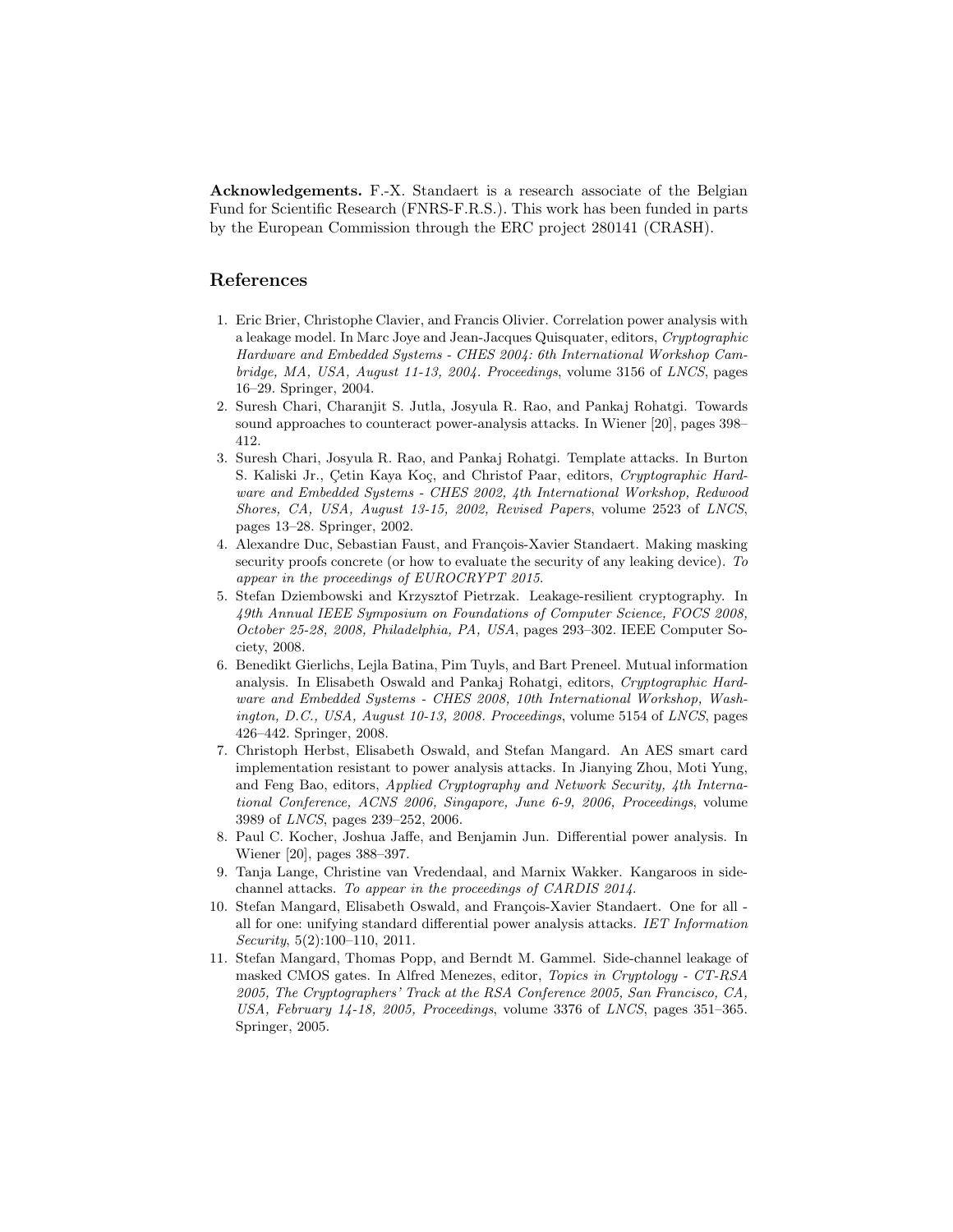- 12. Jing Pan, Jasper G. J. van Woudenberg, Jerry den Hartog, and Marc F. Witteman. Improving DPA by peak distribution analysis. In Alex Biryukov, Guang Gong, and Douglas R. Stinson, editors, Selected Areas in Cryptography - 17th International Workshop, SAC 2010, Waterloo, Ontario, Canada, August 12-13, 2010, Revised Selected Papers, volume 6544 of LNCS, pages 241–261. Springer, 2010.
- 13. Matthieu Rivain and Emmanuel Prouff. Provably secure higher-order masking of AES. In Stefan Mangard and François-Xavier Standaert, editors, Cryptographic Hardware and Embedded Systems, CHES 2010, 12th International Workshop, Santa Barbara, CA, USA, August 17-20, 2010. Proceedings, volume 6225 of LNCS, pages 413–427. Springer, 2010.
- 14. Werner Schindler, Kerstin Lemke, and Christof Paar. A stochastic model for differential side channel cryptanalysis. In Josyula R. Rao and Berk Sunar, editors, Cryptographic Hardware and Embedded Systems - CHES 2005, 7th International Workshop, Edinburgh, UK, August 29 - September 1, 2005, Proceedings, volume 3659 of LNCS, pages 30–46. Springer, 2005.
- 15. François-Xavier Standaert, Tal Malkin, and Moti Yung. A unified framework for the analysis of side-channel key recovery attacks. In Antoine Joux, editor, Advances in Cryptology - EUROCRYPT 2009, 28th Annual International Conference on the Theory and Applications of Cryptographic Techniques, Cologne, Germany, April 26-30, 2009. Proceedings, volume 5479 of LNCS, pages 443–461. Springer, 2009.
- 16. François-Xavier Standaert, Olivier Pereira, and Yu Yu. Leakage-resilient symmetric cryptography under empirically verifiable assumptions. In Ran Canetti and Juan A. Garay, editors, Advances in Cryptology - CRYPTO 2013 - 33rd Annual Cryptology Conference, Santa Barbara, CA, USA, August 18-22, 2013. Proceedings, Part I, volume 8042 of LNCS, pages 335–352. Springer, 2013.
- 17. Nicolas Veyrat-Charvillon, Benoît Gérard, Mathieu Renauld, and François-Xavier Standaert. An optimal key enumeration algorithm and its application to sidechannel attacks. In Lars R. Knudsen and Huapeng Wu, editors, Selected Areas in Cryptography, 19th International Conference, SAC 2012, Windsor, ON, Canada, August 15-16, 2012, Revised Selected Papers, volume 7707 of LNCS, pages 390–406. Springer, 2012.
- 18. Nicolas Veyrat-Charvillon, Benoît Gérard, and François-Xavier Standaert. Security evaluations beyond computing power. In Thomas Johansson and Phong Q. Nguyen, editors, Advances in Cryptology - EUROCRYPT 2013, 32nd Annual International Conference on the Theory and Applications of Cryptographic Techniques, Athens, Greece, May 26-30, 2013. Proceedings, volume 7881 of LNCS, pages 126– 141. Springer, 2013.
- 19. Nicolas Veyrat-Charvillon, Marcel Medwed, Stéphanie Kerckhof, and François-Xavier Standaert. Shuffling against side-channel attacks: A comprehensive study with cautionary note. In Xiaoyun Wang and Kazue Sako, editors, Advances in Cryptology - ASIACRYPT 2012 - 18th International Conference on the Theory and Application of Cryptology and Information Security, Beijing, China, December 2-6, 2012. Proceedings, volume 7658 of LNCS, pages 740–757. Springer, 2012.
- 20. Michael J. Wiener, editor. Advances in Cryptology CRYPTO '99, 19th Annual International Cryptology Conference, Santa Barbara, California, USA, August 15- 19, 1999, Proceedings, volume 1666 of LNCS. Springer, 1999.
- 21. Xin Ye, Thomas Eisenbarth, and William Martin. Bounded, yet sufficient? How to determine whether limited side channel information enables key recovery. To appear in the proceedings of CARDIS 2014.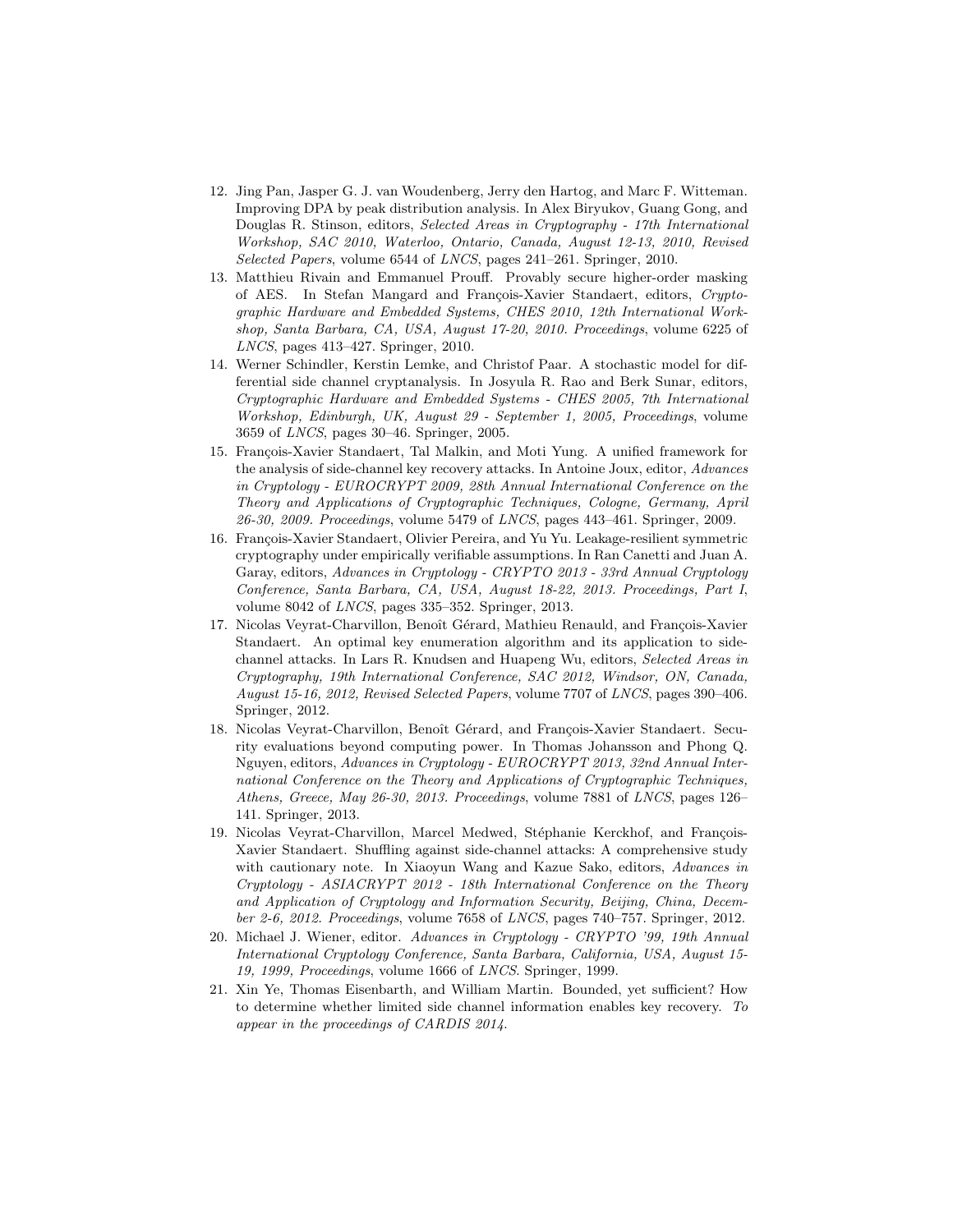# A Additional figures



Fig. 5. Rank estimation convergence for an  $\approx 60$ -bit security level.



Fig. 6. Rank estimation convergence for an  $\approx 100\mbox{-}$  bit security level.



Fig. 7. Rank estimation convergence for an  $\approx$  80-bit security level (zoom).